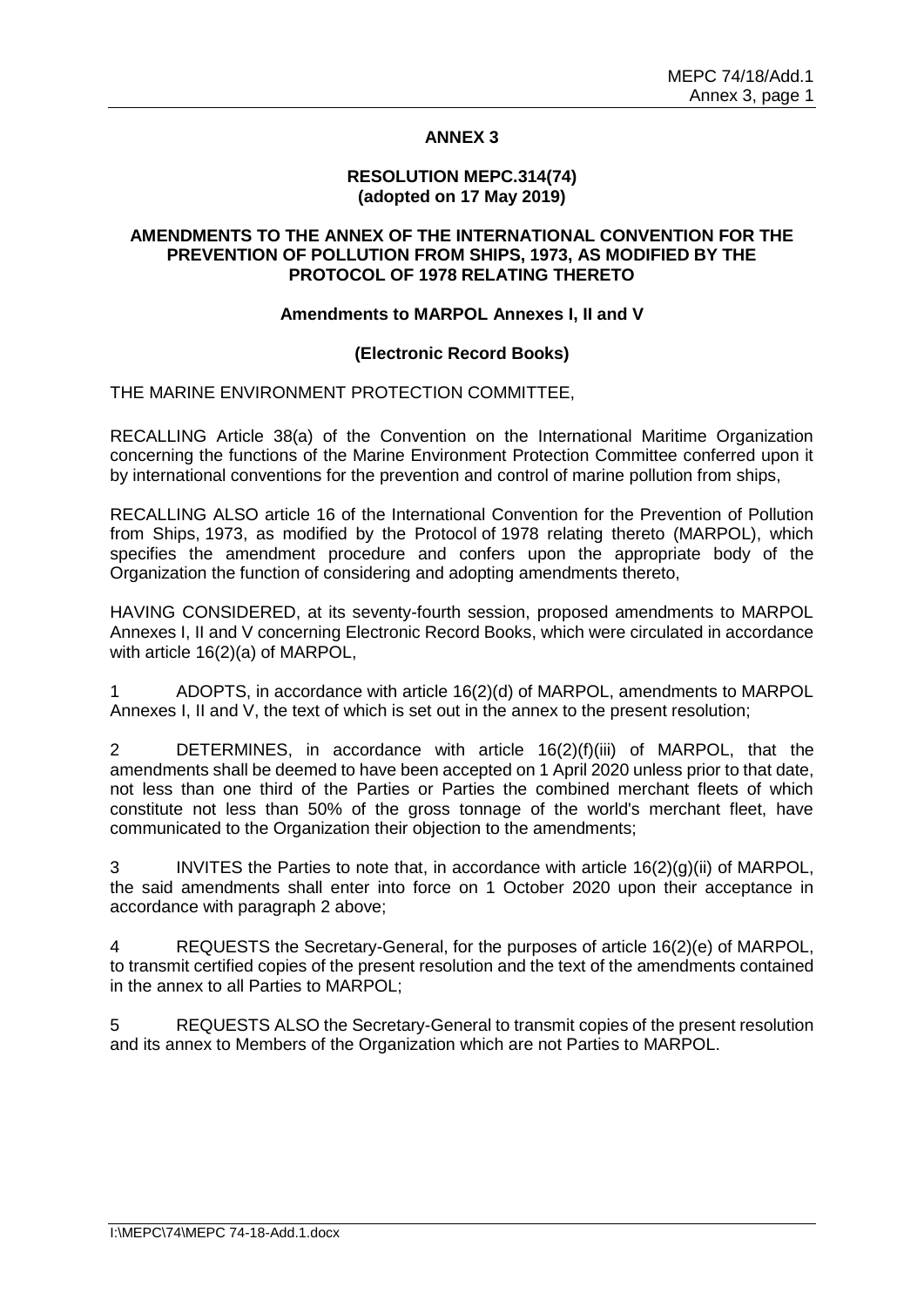#### ANNEX

# **AMENDMENTS TO MARPOL ANNEXES I, II AND V**

# **(Electronic Record Books)**

# **MARPOL ANNEX I**

### **REGULATIONS FOR THE PREVENTION OF POLLUTION BY OIL**

### **Regulation 1 – Definitions**

1 A new paragraph 39 is added as follows:

"39 *Electronic Record Book* means a device or system, approved by the Administration, used to electronically record the required entries for discharges, transfers and other operations as required under this Annex in lieu of a hard copy record book."

### **Regulation 17 – Oil Record Book Part I – Machinery space operations**

2 The second sentence of paragraph 1 is replaced by the following:

"The Oil Record Book, whether as a part of the ship's official logbook, as an electronic record book which shall be approved by the Administration taking into account the Guidelines developed by the Organization<sup>\*</sup>, or otherwise, shall be in the form specified in appendix III to this Annex."

In the second sentence of paragraph 4, the words "or group of electronic entries" are inserted after the words "each completed page".

# **Regulation 36 – Oil Record Book Part II – Cargo/ballast operations**

4 The second sentence of paragraph 1 is replaced by the following:

"The Oil Record Book Part II, whether as a part of the ship's official logbook, as an electronic record book which shall be approved by the Administration taking into account the Guidelines developed by the Organization<sup>\*</sup>, or otherwise, shall be in the Form specified in appendix III to this Annex."

5 In the second sentence of paragraph 5, the words "or group of electronic entries" are inserted after the words "each completed page".

 $\overline{a}$ 

<sup>&</sup>quot; \* Refer to the *Guidelines for the use of electronic record books under MARPOL*, adopted by resolution MEPC.312(74)"